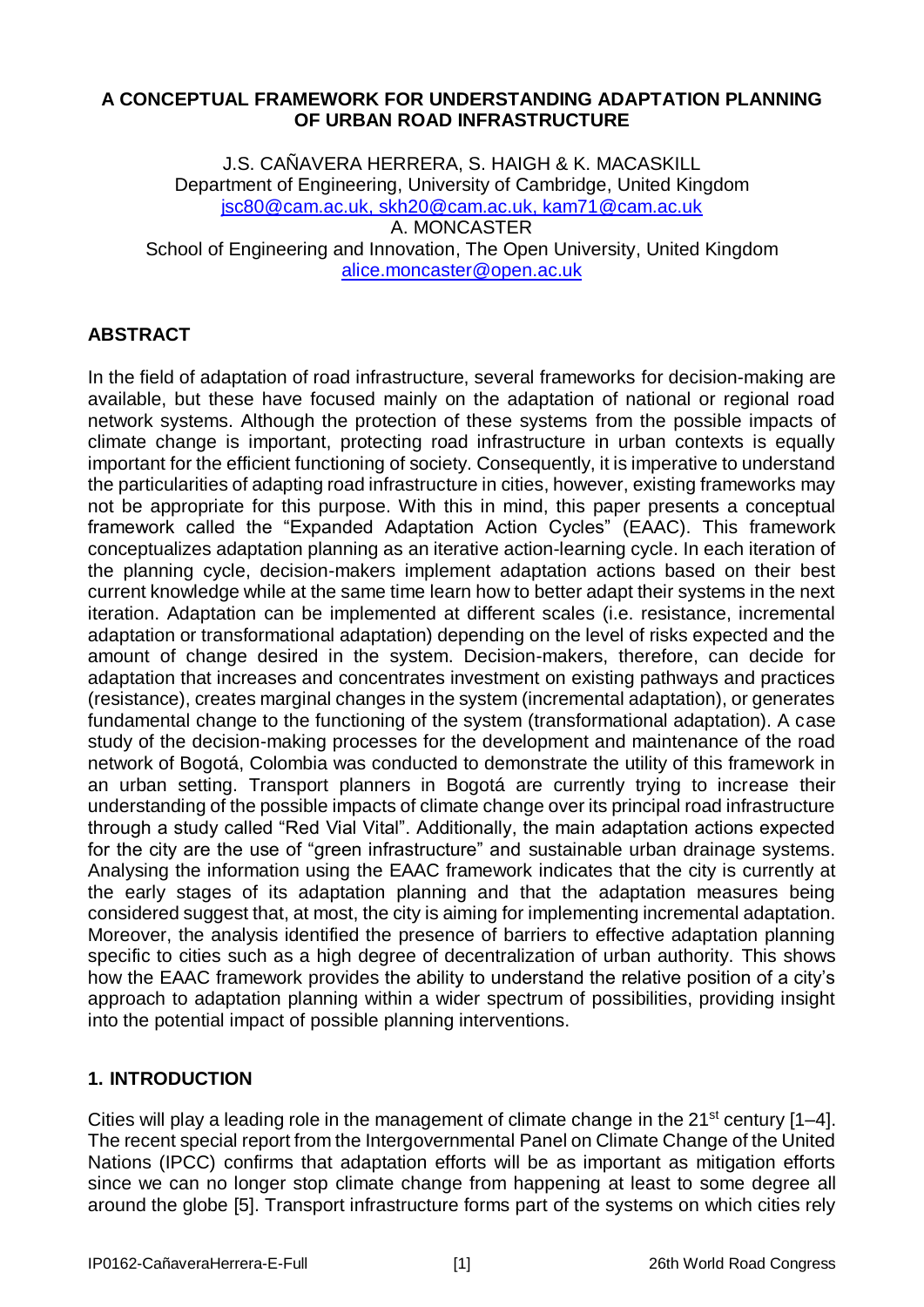most heavily for their efficient functioning. Therefore, the adaptation of these systems to the changing climate is crucial for the success of cities in the future. However, as Dhar and Khirfan [2] found in their systematic review of adaptation research in urban planning and design literature, adaptation of urban transport is still not well studied and there is a need for the development of useful adaptation guidelines for applying adaptive actions to transport infrastructure at the local level.

Effective adaptation planning is needed to increase the resilience of urban settlements against the impacts of climate change. Climate adaptation planning can be defined as "social and decision processes that facilitate the implementation of interventions to reduce vulnerability and/or take advantage of potential opportunities associated with climate variability and change" [6]. Moreover, adaptation planning requires the consideration of different factors other than climate change such as key non-climatic challenges, like social and economic inequality, and economic development plans [7]. This type of planning can be seen as a social learning process that should leave room for experimentation and flexibility [8–12]. However, due to the levels of uncertainty associated with climate change, adaptation planning can be a difficult task and there is always the risk of succumbing to maladaptation pathways [12,13]. Nevertheless, uncertainty should never be used as a reason for not acting.

Aiming to tackle the operationalisation of climate change adaptation planning, road authorities around the world have developed different frameworks that serve as decisionmaking guidelines for the selection of adaptive actions for the transport networks they manage. Most examples that can be found of these frameworks have been developed for national highways, such as the ones developed by the World Road Association [14], the Federal Highways Association (USA) [15], the UK Highways Agency [16], National Academy of Sciences (USA) [17], the Ministry of Transport of Colombia [18], the Federal Highway Research Institute (Germany) [19] and Rattanachot et al [20]. Fewer easily-accessible examples can be found for urban transport networks, such as those developed by Eichhorst [8] and the Ministry of Transport of Colombia [21]. This suggests that there is a lower level of development of guidelines for planning and implementing adaptive actions to transport infrastructure at the urban level.

This paper presents a conceptual framework for understanding adaptation planning of urban road infrastructure, the "Expanded Adaptation Action Cycles", and demonstrates its utility by applying it to a case study of Bogotá, Colombia. Urban road infrastructure is understood in this paper as a complex sociotechnical system in which interactions exist between social infrastructure, technical infrastructure and the environment [22]. As Amoaning-Yankson and Amekudzi-Kennedy [23] suggest, there is evidence that shows that following a sociotechnical focus on transportation planning brings large added benefits to the resilience of transportation infrastructure systems and the societies they serve. This paper will first describe the conceptual framework and its assumptions, then follow with a description of the methodology used for evidence collection and a description of the case study and will conclude by presenting the findings of the application of the conceptual framework and their analysis.

## **2. CONCEPTUAL FRAMEWORK**

Adaptation to climate change can be described as the simultaneous management of climate risks and change in sociotechnical systems. Changes due to adaptation can occur at any scale and at different levels of transformation depending on the level of climate risk faced.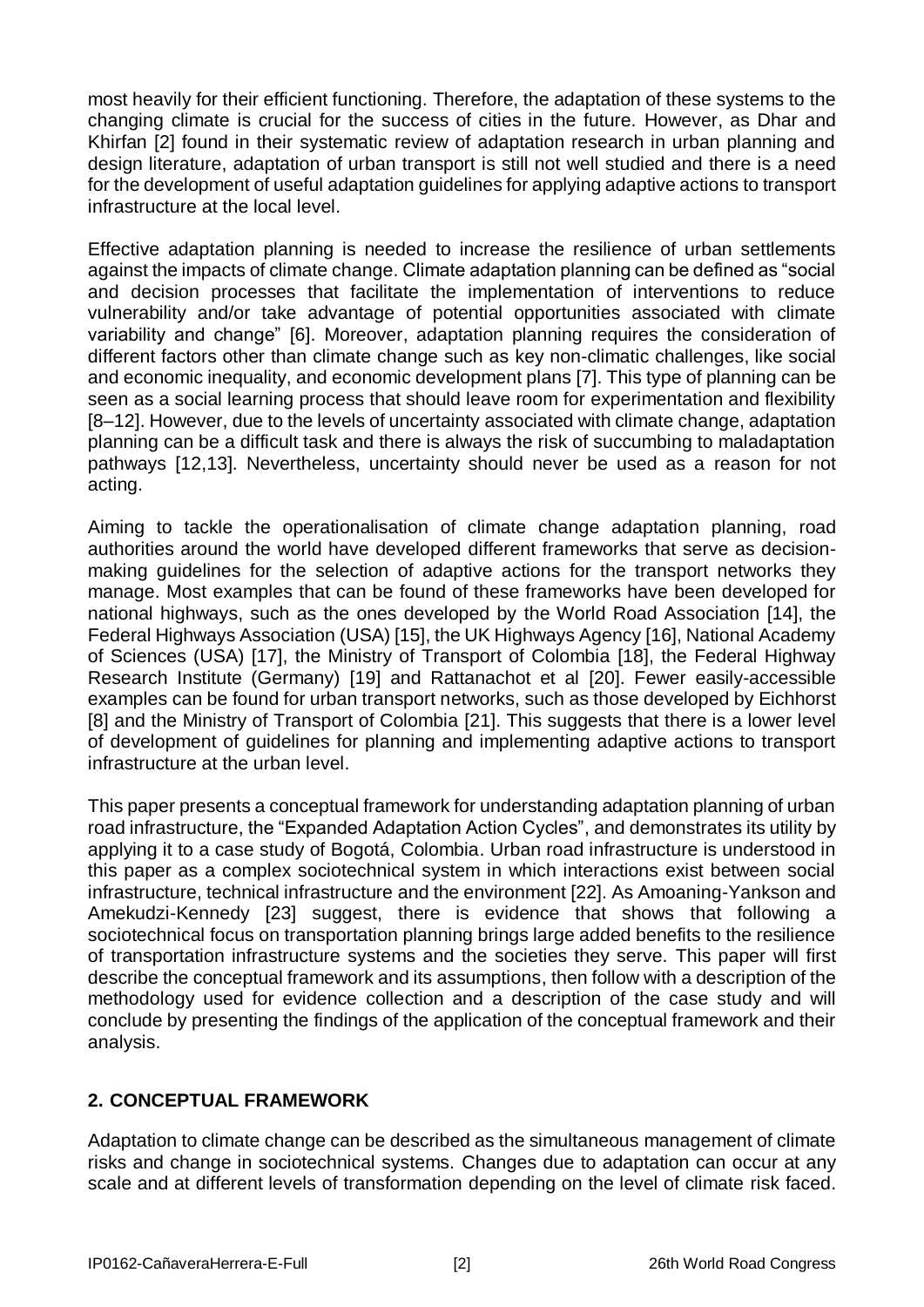These changes can occur in sociotechnical systems in individuals, technology, institutions, livelihoods, the environment, people's behaviour, and society's discourse [24].

Depending on the depth of change pursued, adaptation to climate change can be implemented at different scales. As Wise et al. state, each scale of adaptation "implies different intentions, outcomes and planning horizons and therefore requires different capabilities, tools, and processes for its design and implementation" [12]. Different classifications of the scales of adaptation have been proposed, but most of them coincide in identifying two main scales of adaptation: incremental adaptation and transformative (transformational) adaptation [11,12,24–29].

This research adopts Pelling et al.'s [24] typology of adaptation scales as a basis for the conceptual framework presented in this paper. This typology is adopted as it is more comprehensive than other frameworks through the inclusion of an additional scale of adaptation called "resistance" below the scales of incremental and transformation adaptation. The three scales of adaptation are shown in [Table 1.](#page-3-0) The definitions of each scale, their advantages and disadvantages are borrowed from Pelling et al [24]. The last column of [Table 1](#page-3-0) presents various theoretical examples of adaptation actions in the context of road infrastructure for each scale which is a new contribution to the framework, which has not been previously applied to transportation. The examples were selected to fit into each category according to the definition of each scale. It is important to note that the list of examples is not exhaustive, but an attempt to comprehensively cover a range of actions.

## 2.1. The Expanded Adaptation Action Cycles (EAAC) framework

This paper proposes a modified version of a conceptual framework developed by Park et al. called "Adaptation Action Cycles" (AAC) [11]. This modified version has been named the "Expanded Adaptation Action Cycles" (EAAC) framework to acknowledge the foundation provided by Park et al.'s concept. This new framework aims to support insight into the decision-making processes and the associated resource needs (i.e. information, policy support, financial resources, technology, etc.) of adaptation planning. This is with the purpose to help decision-makers and policy-makers to obtain more informed considerations of the different adaptation pathways available to them and their implementation, so the sociotechnical systems they manage are able to cope with future and present climate risks and the required levels of change. The EAAC framework adopts many of the aspects of the AAC framework, such as focusing on the typical decision-making timeframes of enterprises and human systems (typically less than ten years).

While the AAC framework includes only the scales of incremental and transformation adaptation, the EAAC framework expands on it by including two more scales of adaptation: resistance and no adaptation. These additional scales are included to capture more comprehensively all the available adaptation pathways. Additionally, the scale of no adaptation is included since it should not be omitted that in the practice many stakeholders take the active decision of not adapting, which could be justified in some cases.

In this framework, adaptation planning is conceptualized as an iterative action-learning cycle. In each iteration, decision-makers implement adaptation actions based on the best currently available knowledge while at the same time (through evaluation and monitoring) learn how to improve the adaptation of their systems in the next iteration. [Figure 1](#page-4-0) shows a schematic representation of the EAAC framework in which the scales of resistance, incremental and transformation adaptation are depicted as three concentric action-learning cycles that operate as mutually exclusive and distinct processes. At the centre of [Figure 1](#page-4-0)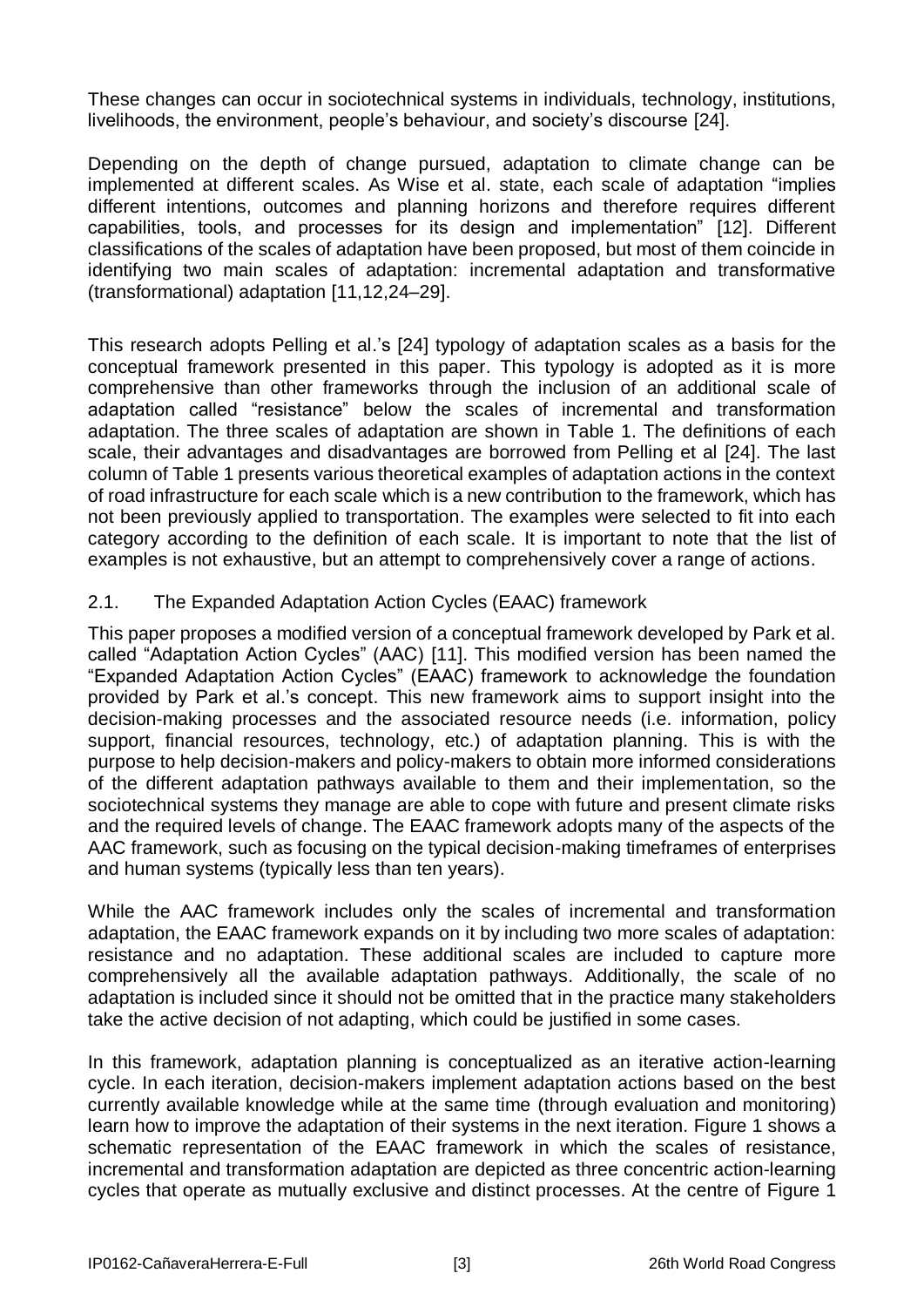is the option of 'no adaptation', depicted as a point, as it constitutes a decision and not a process. The three concentric cycles shown in [Figure 1](#page-4-0) represent the differences in the scale of resources needed in each adaptation process (i.e. human, political, financial, environmental, etc.), and the level of change pursued on each scale in the sociotechnical system. The scale of resources needed and the level of change increase moving outwards from the central point.

| <b>Scale of adaptation</b>   | <b>Definition</b>                                                                                                                                                                    | <b>Advantages</b>                                                                                                                                                                                                                                                                                                                                                                                                                                                                                        | <b>Disadvantages</b>                                                                                                                                                                                                                                                                                                  | <b>Examples</b>                                                                                                                                                                                                                                                                                                                                                                                                                                                                                                                                     |
|------------------------------|--------------------------------------------------------------------------------------------------------------------------------------------------------------------------------------|----------------------------------------------------------------------------------------------------------------------------------------------------------------------------------------------------------------------------------------------------------------------------------------------------------------------------------------------------------------------------------------------------------------------------------------------------------------------------------------------------------|-----------------------------------------------------------------------------------------------------------------------------------------------------------------------------------------------------------------------------------------------------------------------------------------------------------------------|-----------------------------------------------------------------------------------------------------------------------------------------------------------------------------------------------------------------------------------------------------------------------------------------------------------------------------------------------------------------------------------------------------------------------------------------------------------------------------------------------------------------------------------------------------|
| Resistance                   | • Increased and<br>concentrated<br>investment in<br>existing development<br>pathways,<br>infrastructure,<br>institutions and<br>practices                                            | • Allows for<br>'business-as-usual':<br>established<br>stakeholders and<br>institutional regimes<br>are already in place<br>and are supported by<br>capital throughput.<br>Investments are<br>externally visible<br>examples of risk<br>management that<br>produce political<br>advantage.                                                                                                                                                                                                               | · This 'all-or-nothing'<br>strategy can narrow<br>down worldview and<br>technical capacity<br>restricting<br>management options<br>and reducing flexibility<br>over time so<br>generating hidden<br>vulnerability within<br>system structures.                                                                        | · Standard road<br>maintenance practices<br>to cope with weather<br>events (i.e. regular<br>cleaning of drainage<br>structures, dealing with<br>cracks and potholes).<br>• Securing more budget<br>for maintenance<br>operations.<br>• Use of standard<br>insurance options for all<br>assets at risk.                                                                                                                                                                                                                                              |
| Incremental<br>adaptation    | • Marginal changes<br>in infrastructure,<br>institutions and<br>practices that foster<br>flexibility and fulfil<br>capacity while not<br>directly threatening<br>systems' integrity. | • Enables re-<br>organisation without<br>causing major<br>systemic disruption.<br>Diversity in<br>development vision<br>and pathways,<br>human resources<br>and supporting<br>systems can be built<br>gradually over time<br>rendering<br>transactions cost<br>more politically<br>palatable.<br>• Allows for system<br>flexibility, diversity,<br>supports redundancy<br>and incrementally<br>can open scope for<br>experiments in<br>decision-making<br>enhancing broader<br>governance<br>objectives. | • Committed to<br>functional persistence,<br>it does not allow for<br>challenges to the<br>underlying values and<br>assumptions that give<br>rise to systemic<br>vulnerability.                                                                                                                                       | • Novel materials and<br>novel construction and<br>maintenance<br>techniques.<br>• Use of SUDS and<br>'green' infrastructure in<br>combination with urban<br>roads.<br>• Review of land use<br>planning legislation and<br>of road construction<br>standards.<br>• Development of new<br>climate change policies<br>and strategies in the<br>road sector.<br>• New financing or<br>insurance options to<br>prepare for future<br>climate disturbances.<br>• Better climate data<br>management and<br>future-focused planning<br>in the road sector. |
| Transformation<br>adaptation | • Fundamental<br>change to the<br>functioning of<br>systems.                                                                                                                         | • Opens new areas<br>of policy response by<br>going beyond<br>existing systemic<br>forms. Allows deep-<br>rooted causes of risk<br>and vulnerability to<br>be addressed as part<br>of a reorientation of<br>development<br>pathway towards<br>social justice and<br>sustainable<br>development.                                                                                                                                                                                                          | • Can cause significant<br>and unexpected<br>secondary costs as<br>systems reach a new<br>equilibrium.<br>• It risks undermining<br>the stability of<br>economies,<br>ecosystems or<br>societies.<br>• The poorest may be<br>the most exposed to<br>the transactions costs<br>of transformation in the<br>short term. | • The reorganisation of<br>the road sector's<br>institutional<br>arrangements in a city.<br>• A significant change in<br>the use of roads in a city<br>(i.e. the transformation<br>of vehicle roads to<br>pedestrian roads with<br>"green" infrastructure).<br>• The shift in<br>prioritisation methods<br>beyond economic<br>appraisal to more<br>sustainable decision-<br>making methods.                                                                                                                                                         |

<span id="page-3-0"></span>

| Table 1 - Pelling et al.'s [24] scales of adaptation typology and examples of adaptation actions in the context of road |
|-------------------------------------------------------------------------------------------------------------------------|
| infrastructure for each scale.                                                                                          |

 $\mathbf{L}$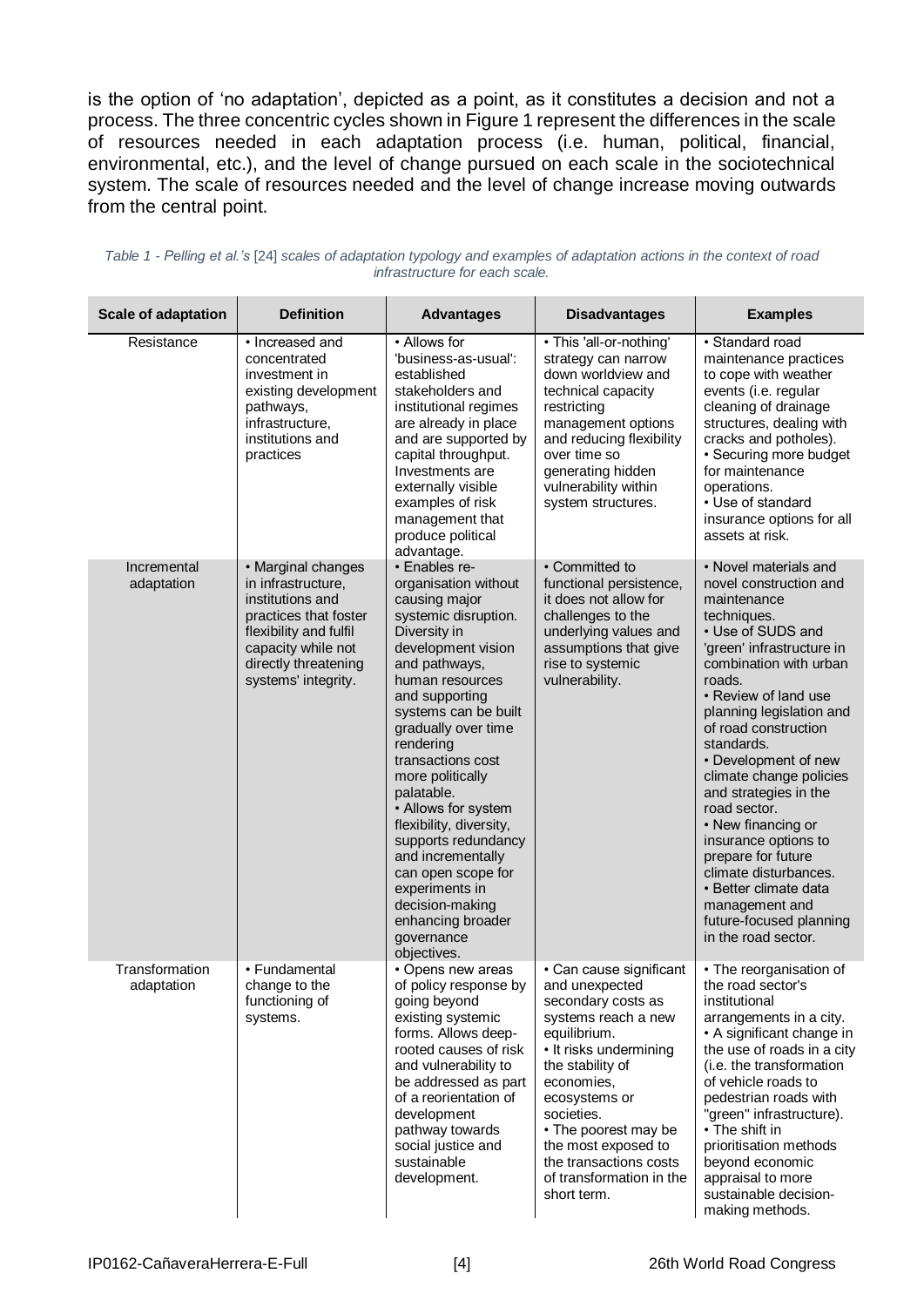

<span id="page-4-0"></span>*Figure 1 - Schematic representation of the Expanded Adaptation Action Cycles, depicting three concentric, but linked, action learning cycles, instead of two, operating at different scales, and at the centre the option of "no adaptation", depicted as a point as it constitutes the result of a decision process. Each action learning cycle cycles through the same four activity clusters. The transition between scales can be an outcome of the knowledge or skills gained through accomplishing the evaluative, monitoring and learning activities. The process can work in either direction, transitioning to a higher ('a' arrows) or lower ('b' arrows) scale of adaptation. Additionally, barriers can hinder the effective implementation of actions in each activity cluster or block the transitions shown.*

The scale of adaptation required would depend on the level of risks faced. For example, the decision to not adapt is only rational when the current and anticipated risks are moderate or low [7], while at the other extreme, transformation is required when the risks are so high that they can overwhelm the sociotechnical systems [26]. The authors hypothesize that there is a 'gravitational pull' towards the centre of [Figure 1,](#page-4-0) as there is always a tendency to reduce to lower scales of adaptation after effectively completing the processes on higher scales. For instance, after effectively adapting (i.e. the adaptive capacity of the system is increased), changes needed to maintain the function of a sociotechnical system would be less and societies would perceive less need to invest resources in adaptation. As a consequence, adaptation efforts in sociotechnical systems would remain usually between the resistance and incremental adaptation scales. Additionally, this framework supports the idea that different scales of adaptation may be needed simultaneously at different spatial scales and sites in a sociotechnical system for the effective management of climate change.

As shown in [Figure 1,](#page-4-0) each of the resistance, incremental adaptation and transformation adaptation processes cycle through the same four activity clusters: 1) 'Problem structuring and establishing of the arena', 2) 'Developing the adaptation agenda, vision and pathway', 3) 'Implementing adaptation actions', and 4) 'Evaluating, monitoring and learning'. The transition between scales can be an outcome of the knowledge or skills gained through accomplishing the evaluative, monitoring and learning activities, but this transition is not a guaranteed process. The process can work in either direction, transitioning to a higher or lower scale of adaptation as shown by the (a) and (b) arrows in [Figure 1.](#page-4-0) For example, after gaining more accurate knowledge about the possible climate change impacts over a sociotechnical system, risks could be found to be higher or lower than expected, meaning that different actions could be needed in each scenario, leading to the implementation of a higher or lower scale of adaptation. Furthermore, problems can arise such as negative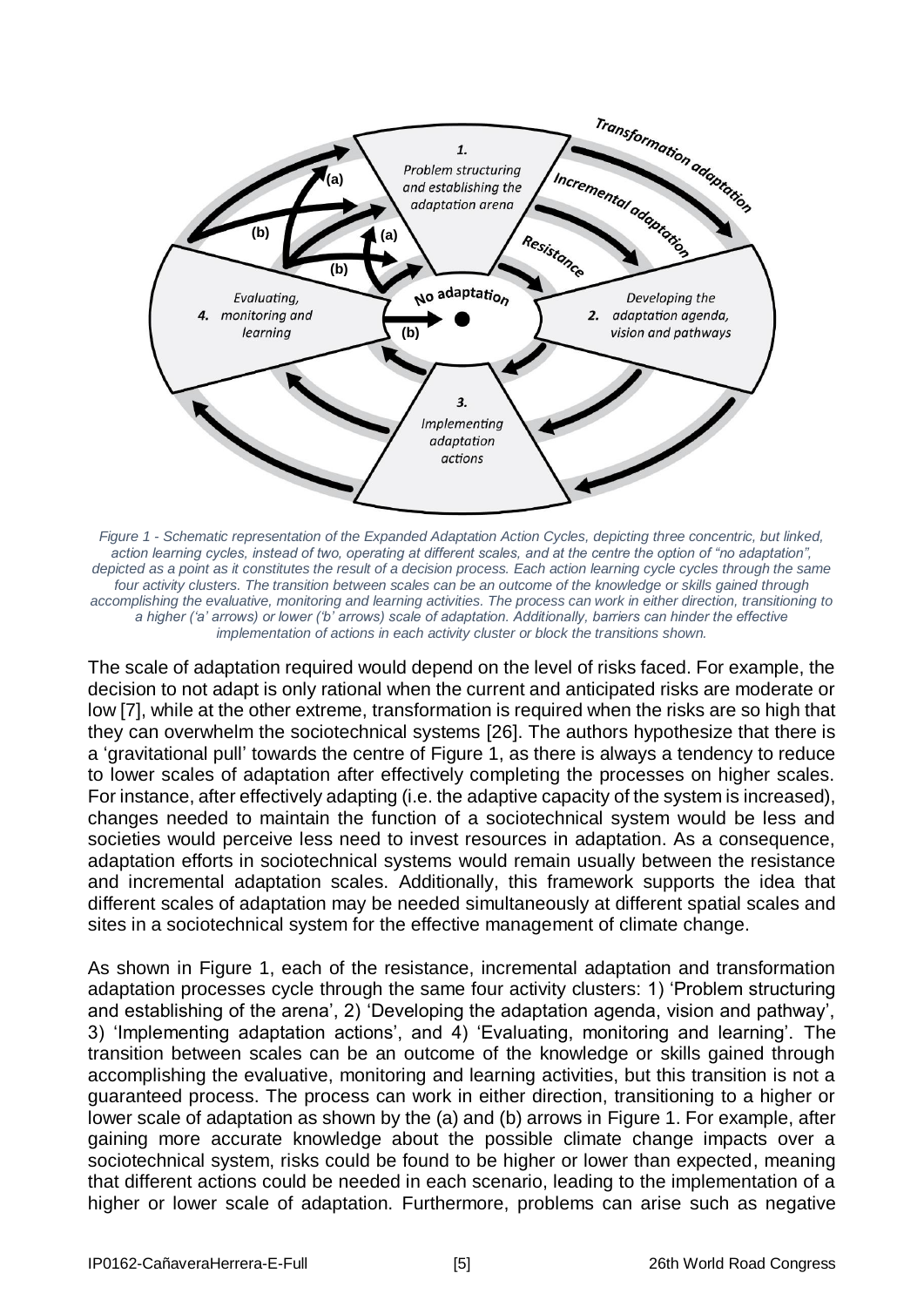outcomes from the adaptation process, or different barriers that can hinder the effective implementation of actions in each activity cluster or block the transitions between clusters or scales of adaptation. Therefore, continuous evaluation and monitoring are necessary to identify and overcome these problems to be able to achieve effective adaptation.

This framework can be used to perform a systematic assessment of the decision-making processes in adaptation planning and the information needs and policy support required by these processes by using a series of key questions proposed by Park et al. [11]. These questions offer decision-makers the possibility to develop more informed considerations of adaptation options and their implementation. [Table 2](#page-5-0) presents these questions and the stage of the adaptation cycle in which they should be used for this systematic assessment. These analytical questions are used later in this paper to guide the analysis of the findings.

<span id="page-5-0"></span>

| Stage of the planning<br>cycle                                | <b>Questions used for the assessment</b>                                                                                                         |  |
|---------------------------------------------------------------|--------------------------------------------------------------------------------------------------------------------------------------------------|--|
| 1. Problem structuring<br>and establishing of the<br>arena    | • What is the nature of vulnerability and<br>the perceived risk?<br>• Who or what adapts?<br>• What do they adapt and why?                       |  |
| 2. Developing the<br>adaptation agenda, vision<br>and pathway | • How do they adapt (processes)?<br>• What are the opportunities for<br>adaptation?<br>• Costs and/or benefits of decisions?                     |  |
| 3. Implementing<br>adaptation options                         | • What implementation methods and<br>resources are used?<br>• What constraints or incentivizes<br>implementation?<br>• What impacts the results? |  |
| 4. Evaluating, monitoring<br>and learning                     | • How well do they adapt?<br>• How does the system change?<br>• What are the plans for the future?                                               |  |

*Table 2 - Stage of the adaptation cycle and questions used to operationalise it* [11]*.*

## **3. EVIDENCE COLLECTION**

This research collected evidence through semi-structured interviews, complemented by an analysis of relevant local policy documents and technical reports. The interviews and document analysis were conducted as part of an in-depth case study of the decision-making processes for the development and maintenance of road infrastructure in Bogotá, Colombia and the level of consideration of climate change adaptation in these processes.

Semi-structured interviews were conducted with forty-eight local professionals in transport planning, urban planning, climate change, risk management and politics. Participants were selected following non-random sampling methods. Potential participants were selected based on the relevance of their job positions in the most prominent public and private organisations of the transport, environmental, urban planning and disaster risk management sectors of the city. The interviews were conducted in Bogotá, Colombia during two fieldwork campaigns, one between December 2016 and January 2017 and the other between December 2017 and January 2018. The interviews were typically between 30 and 70 minutes.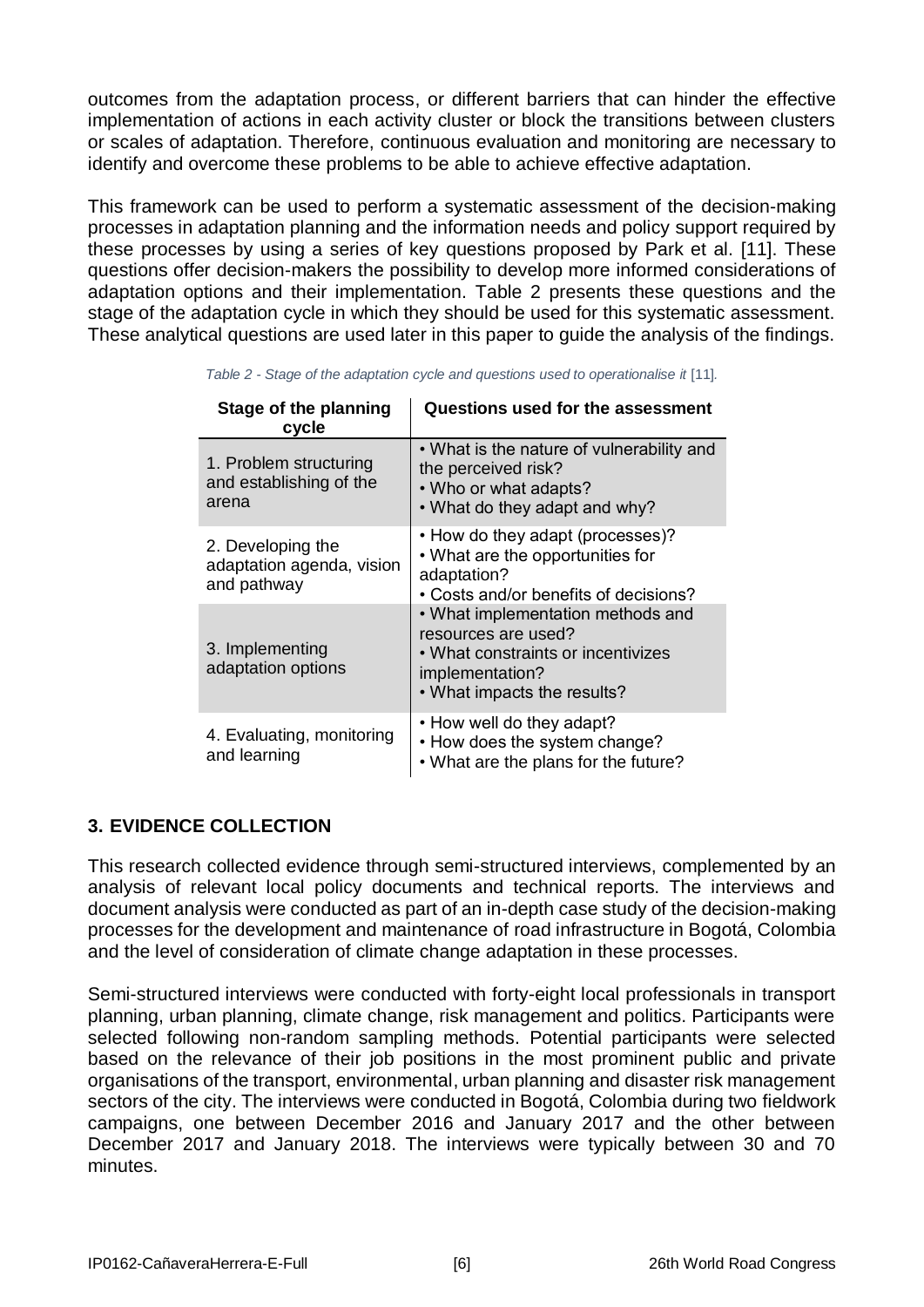Relevant publicly available local policy documents about transport planning, urban planning, climate change action and risk management were used for the analysis. Additional documents provided by some interviewees (i.e., not publicly available technical reports) were also analysed.

<span id="page-6-0"></span>

| Code                                           | <b>Definition</b>                                                                                                                                                          |
|------------------------------------------------|----------------------------------------------------------------------------------------------------------------------------------------------------------------------------|
| 1. Adaptation                                  | All mentions to the definition and understanding of adaptation as a concept by the<br>interviewees, and the theories they mention about adaptation.                        |
| 1.a. Confusion with other<br>concepts          | All instances in which adaptation is confused or associated incorrectly with other<br>concepts such as mitigation or standard environmental management.                    |
| 1.b. Adaptation vs.<br>development             | Evidence of the perception of conflict between adaptation and development needs by<br>the interviewees.                                                                    |
| 1.c. Ecosystems-based<br>adaptation            | All references to ecosystems-based adaptation.                                                                                                                             |
| 1.d. Adaptation by stealth                     | All instances in which adaptation is conceptually being hidden behind other concepts<br>in the practice.                                                                   |
| 2. Adaptation planning                         | All mentions to adaptation planning in Bogotá.                                                                                                                             |
| 2.a. Adaptation actions                        | All references to the different adaptation actions found or planned in the city of Bogotá<br>according to the typology by Biagini et al [30].                              |
| 2.b. Adaptation institutional<br>arrangements  | All mentions to the different adaptation planning institutional arrangements in Bogotá<br>made by the interviewees or found in the analysed documents.                     |
| 3. Climate change                              | All mentions to climate change.                                                                                                                                            |
| 3.a. Climate change effects                    | All references to climate change effects in Bogotá and impacts on the transport<br>infrastructure of the city made by the interviewees or found in the analysed documents. |
| 3.b. Climate change<br>perceptions             | Evidence of the perceptions and thoughts that the interviewees have regarding climate<br>change and its effects.                                                           |
| 4. Planning cycle                              | All the references to the adaptation planning cycle and its different phases according<br>to the EAAC framework in Bogotá.                                                 |
| 4.a. Problem structuring                       | This code collects all the references to the "Problem structuring and establishing of the<br>arena" phase of the planning cycle according to the EAAC framework.           |
| 4.b. Agenda formulation                        | This code collects all the references to the "Developing the adaptation agenda, vision<br>and pathway" phase of the planning cycle according to the EAAC framework.        |
| 4.c. Implementation                            | This code collects all the references to the "Implementing adaptation options" phase of<br>the planning cycle according to the EAAC framework.                             |
| 4.d. Evaluation and<br>monitoring              | This code collects all the references to the "Evaluating, monitoring and learning" phase<br>of the planning cycle according to the EAAC framework.                         |
| 5. Transport planning                          | All mentions to the processes, documents and philosophies of Bogotá's transport<br>planning.                                                                               |
| 5.a. Transport planning<br>documents           | All references to transport planning documents of Bogotá.                                                                                                                  |
| 5.b. Construction                              | All mentions to the construction of new transport infrastructure in Bogotá.                                                                                                |
| 5.c. Maintenance                               | All mentions to the maintenance of transport infrastructure in Bogotá.                                                                                                     |
| 5.d. Planning principles and<br>prioritization | The planning principles and prioritisation methods used in the transportation planning<br>processes of Bogotá.                                                             |
| 5.e. Transport institutional<br>arrangements   | All references to the different institutional arrangements that guide transport planning<br>in Bogotá.                                                                     |

*Table 3 – Most relevant codes used in the analysis of the interviews' transcripts and case study documents.*

Both the interviews' transcripts and the case study documents were coded using codes related to the concepts of adaptation, adaptation planning, climate change or transport planning. Additional codes were produced in relation to different stakeholders in the city and flagship infrastructure projects. Some codes were created before the coding process based on the conceptual framework of this research (i.e. the planning cycle codes) and others were created during the coding process based on trends found in the interviews and documents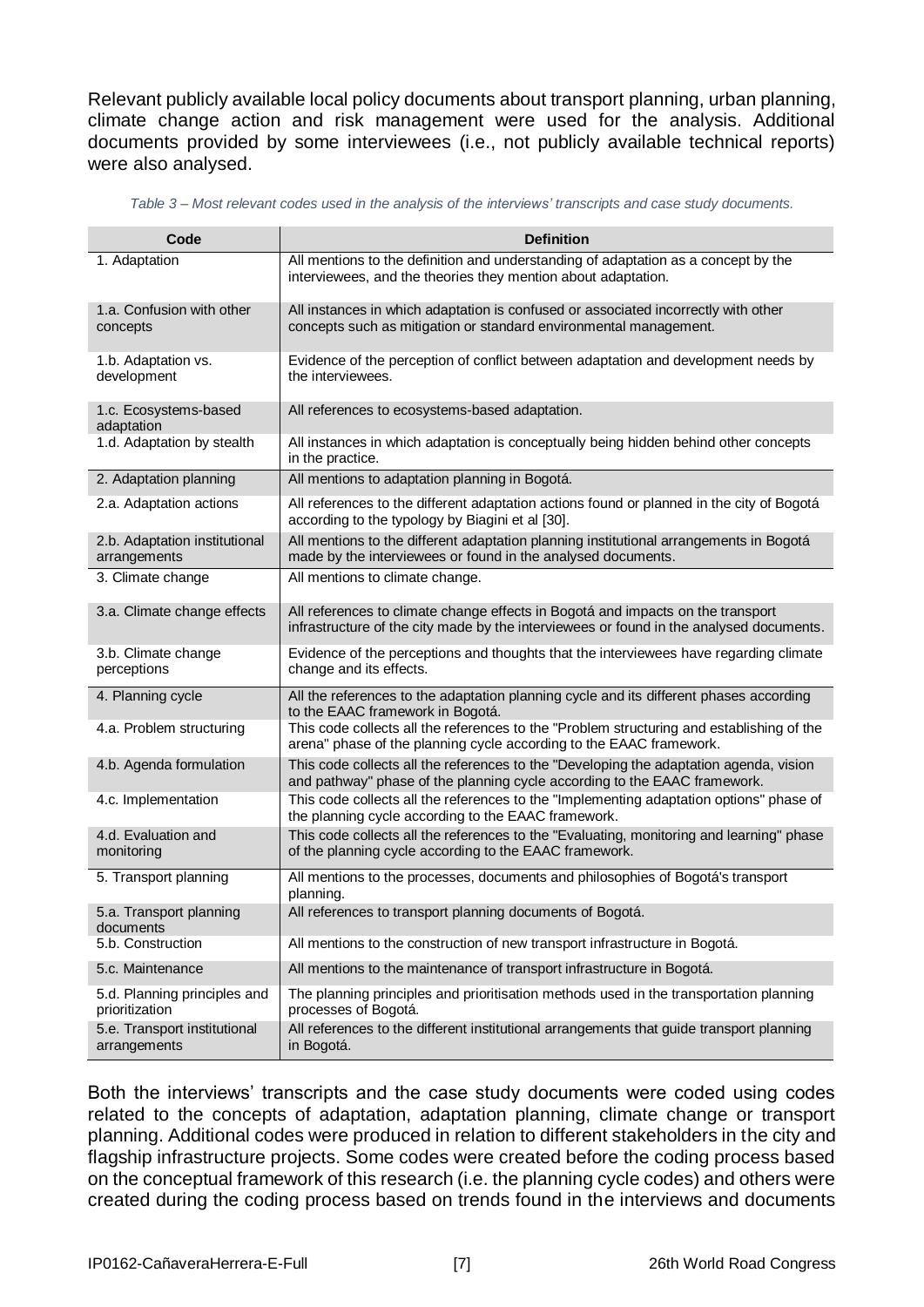(i.e. "confusion with other concepts"). The most relevant codes for this paper and their descriptions are shown in [Table 3.](#page-6-0) All coded statements were used as evidence for answering the analytical questions of the EAAC framework as presented below in the analysis of the findings. For example, statements coded under the codes "climate change effects" and "climate change perceptions" provided evidence to answer the question "what is the nature of vulnerability and the perceived risk?"; codes like "adaptation institutional arrangements" or "transport institutional arrangements" provided evidence to understand "who or what adapts?" in the city; and statements coded under codes like "ecosystem-based adaptation" and "adaptation actions" provided evidence on how Bogotá's transport sector is planning to answer the question "how do they adapt?". Later, in the Analysis section of this paper, it is described in more detail how the evidence collected in Bogotá provides answers to these and other analytical questions of the EAAC framework.

# **4. CASE STUDY**

Bogotá is the capital of Colombia in South America and is the biggest city in the country with a population of around 8 million people recorded in 2016 [31]. The city is located in the centre of the country on a high plateau in the Andes at an average altitude of 2650 metres above the sea level. The city has an average temperature of 14.3°C all year round and the weather alternates during the year between short periods of intensive rains and dry seasons [31,32].

### 4.1. Bogotá's administration

Bogotá has the status of capital district. The district government of the city is led by the city's mayor and is divided into 15 different sectors. Each sector is directed by one of the district secretaries and is composed of two types of organisations, those in charge of the development of sectoral policies and those in charge of their implementation [33]. Additionally, the city is divided administratively into 20 localities, each one led by a local mayor.

The transport sector of the city is composed of the District Mobility Secretary and other organisations like the Institute for Urban Development (IDU) and the Special Attention Rehabilitation and Road Maintenance Unit (UMV). The District Mobility Secretary oversees the development of the sector's policies and the maintenance of adequate transit conditions in the city, while the responsibility for the development and maintenance of the transport infrastructure of the city is divided among the other organisations of the sector.

The environmental sector of the city is composed by the District Institute for Risk Management and Climate Change (IDIGER), the Botanical Garden, the District Institute for Animal Protection (IDPYBA) and the District Environment Secretary, the head of the sector.

## 4.2. Bogotá's response to climate change

According to the most recent official vulnerability assessment, the effects of climate change will put mainly Bogotá's food supply, water supply and infrastructure at risk [34]. Because of this, and following the national government's example and requirements, Bogotá has developed its own climate change policies. Most of these policies have been developed since 2012, after the catastrophic occurrence of La Niña Phenomenon in Colombia in 2010- 2011 in which more than 32300 families in Bogotá were affected by flooding produced by the increase in rainfall product of the phenomenon [32]. This demonstrated the need for more climate resilience in the city.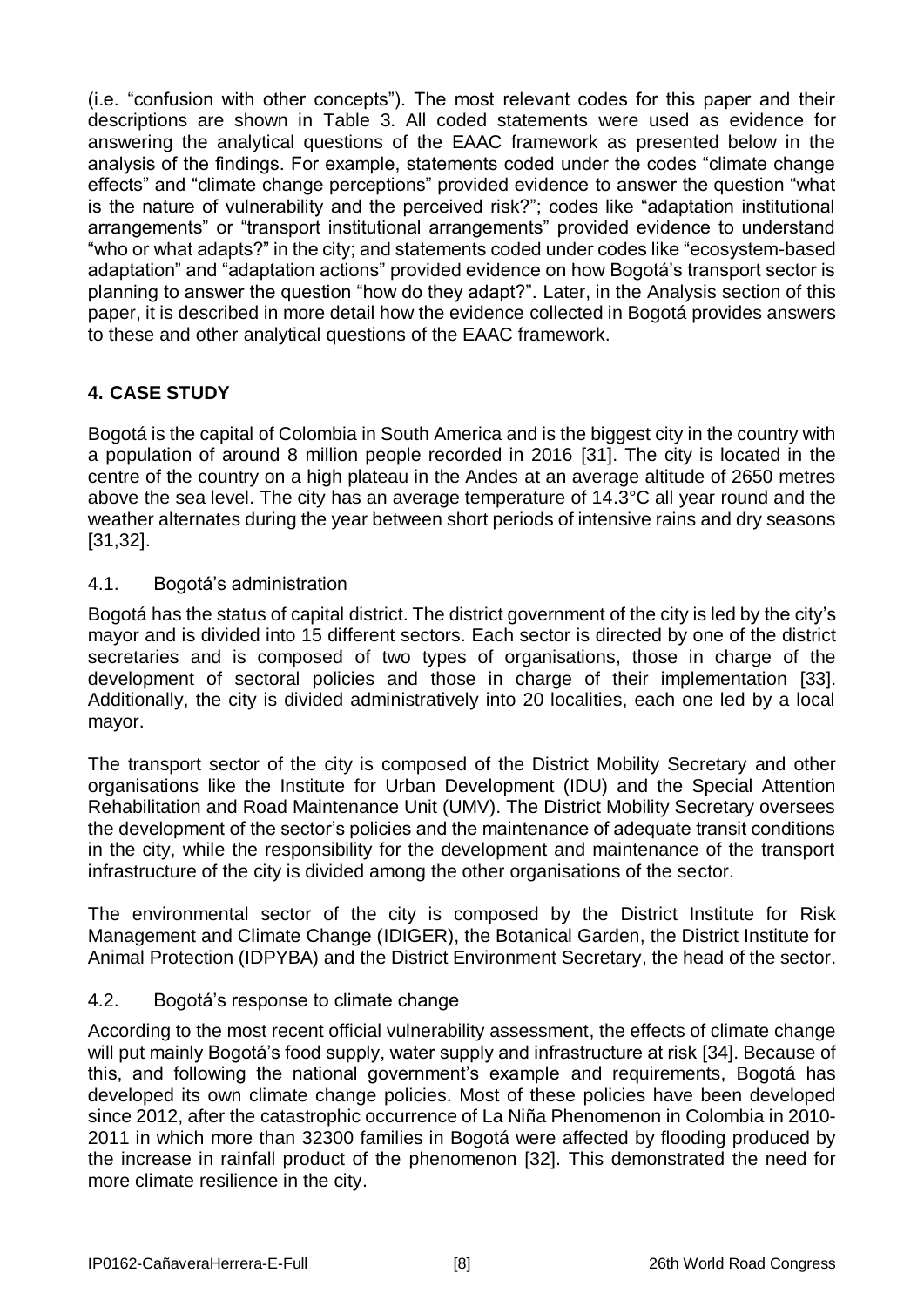Between 2013 and 2014, IDIGER was created under the administration of Mayor Gustavo Petro to lead the new District Risk Management and Climate Change System and its policies [35,36]. One of the first tasks of IDIGER was to develop the District Management and Climate Change Plan for Bogotá D.C. 2015-2050, which is still in force [32]. However, according to previous reviews by Lombo [37] and Arroyo Narváez [38], the implementation of this plan has been limited. Additionally, some interviewees suggested that the plan's goals are currently being reviewed, thereby delaying its implementation. A further responsibility of IDIGER is to serve as a technical advisor in climate change and risk management to the other agencies of the district government and help them develop their own strategies to tackle climate change.

Several interviewees suggested that IDIGER has provided advice to the District Mobility Secretary in this regard, but the city is still lacking an adaptation strategy for its road network. Nevertheless, the District Mobility Secretary has made some initial steps to understand how to increase the resilience of Bogotá's road network through the establishment of a Vital Road Network (RVV) for disaster risk management in the city. In principle, the infrastructure of the RVV should be able to resist different scenario disasters so adequate mobility in the city can be guaranteed during emergencies. The disaster scenarios that include considerations of climate change are flooding, forest fires and landslides risk scenarios. As a result, some of the interviewees suggest that the RVV will be used in the future as the baseline for the development of the adaptation strategy of the sector.

# <span id="page-8-0"></span>**5. ANALYSIS**

The evidence collected suggests that the adaptation planning of Bogotá's road infrastructure lies currently somewhere between the first and second phases of the planning cycle of the EAAC framework. This is evident in the fact that Bogotá has not yet developed an adaptation strategy for its network neither has implemented any clear actions that increase the adaptive capacity of its road network. To provide a more detailed view of how the evidence suggests this, this section is divided following only the first analytical questions of the EAAC framework [\(Table 2\)](#page-5-0) that the city has approached. This is to show how and to what extent Bogotá's transport sector is answering to each of them. The section then finishes with a description of possible future steps in the adaptation planning process of the sector that may provide answers to the rest of the analytical questions of the framework.

5.1. What is the nature of vulnerability and the perceived risk?

The national and local environmental agencies have made different efforts in recent years to understand the nature of Bogotá's vulnerability to climate change following the technical guidelines of the IPCC. As described before, the most recent effort was done by Colombia's Institute of Hydrology, Meteorology and Environmental Studies (IDEAM) in 2017 [34]. In their assessment of vulnerability to climate change, Bogotá is presented as one of the cities with a higher risk to the effects of climate change in the country. The assessment is multidimensional and presents infrastructure as the third biggest contributor to the city's vulnerability and as an element with low adaptive capacity in the city [34]. However, the infrastructure dimension is presented in this analysis as an aggregated picture of roads, airports and electrical infrastructure. Because of this, the results of IDEAM's assessment can be used only for creating a general understanding of the vulnerability of the city as the particular vulnerability of the city's road infrastructure is not presented.

Due to this gap in knowledge, many interviewees expressed that there is an urgent need to understand better the nature of the specific vulnerability of the city's road network, as this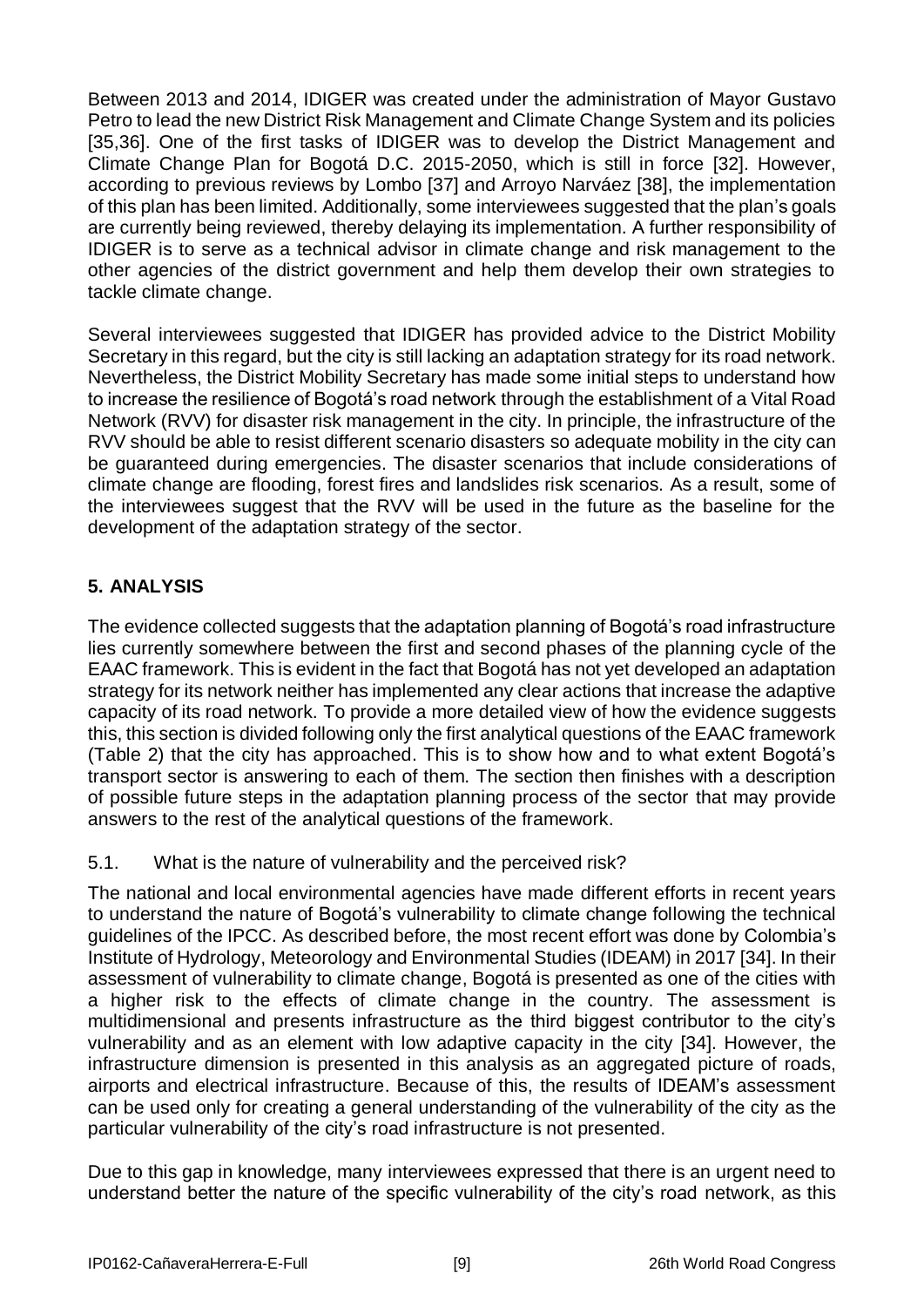understanding will serve as a necessary baseline for adaptation decision-making in the road sector. Understanding this need, the District Mobility Secretary commissioned in 2017 a technical study to establish what is the RVV of the city. An official from the District Mobility Secretary explains the perceived challenges and importance of the task:

*"There is a huge effort there that [the consultants] will need to do and it is that they will need to determine how that Vital Road Network will help to reduce the risk associated with climate change in the city. Both in the mobility system and in the city if possible. Then, I believe that it will be an important input to create a baseline of risk in the city so other things can be done in the future".*

The RVV focuses on disaster risk management and emergencies management [39]. By following this focus, the baseline created from the RVV will be limited as it will only provide information to the city on how to deal with one of the two types of risks associated with climate change, those related with extreme weather events. The city will still lack an understanding of the nature of the vulnerability of its road network against risks due to longterm changes in average climatic conditions until a similar study as the RVV is commissioned for this matter.

As the evidence shows, Bogotá has made some initial steps to understand the nature of the vulnerability of its road network, but still needs to fill in some gaps in the comprehension of how the two types of climate change risks will affect the city. Additional to that, the evidence from the interviews suggests that many city officials lack technical capacity regarding climate change and risk management, even officials dedicated to adaptation efforts. For example, an official dedicated to the development of the adaptation strategy of the District Mobility Secretary observes that the concept of adaptation is still *"a bit abstract and ethereal"* for his team and that there is a need to understand better this concept and its practical implications inside different organisations of the transport sector*.* Therefore, there is also a need to increase the technical capacity of the city professionals in these topics. In summary, until Bogotá's transport sector does not answer more satisfactorily the analytical question presented in this section, it will be difficult for the city to advance effectively to further phases in the adaptation planning cycle.

5.2. Who or what adapts? And, what do they adapt and why?

Complying to the national risk management law (Law 1523 of 2012 [40]), Bogotá's administration created the District Risk Management and Climate Change System in 2014. This system collects all the institutional arrangements for the management of disasters, climate change, emergencies and other risks in the city. IDIGER was created to lead the district system and the policies associated with risk management and climate change. However, this institute has limited execution power as the coordinator of the District Risk Management and Climate Change System in IDIGER explains:

*"IDIGER, as it is an institute, it is an organization that should generate more knowledge, guidelines, policies. […] We are not, and we should not be, executors of those projects".*

The same interviewee explains then who should be adapting the road network of the city:

*"But for that exists a transport sector and there is an Institute for Urban Development and the UMV. So, what do we do with them? We coordinate all actions. So, we are in that right now".*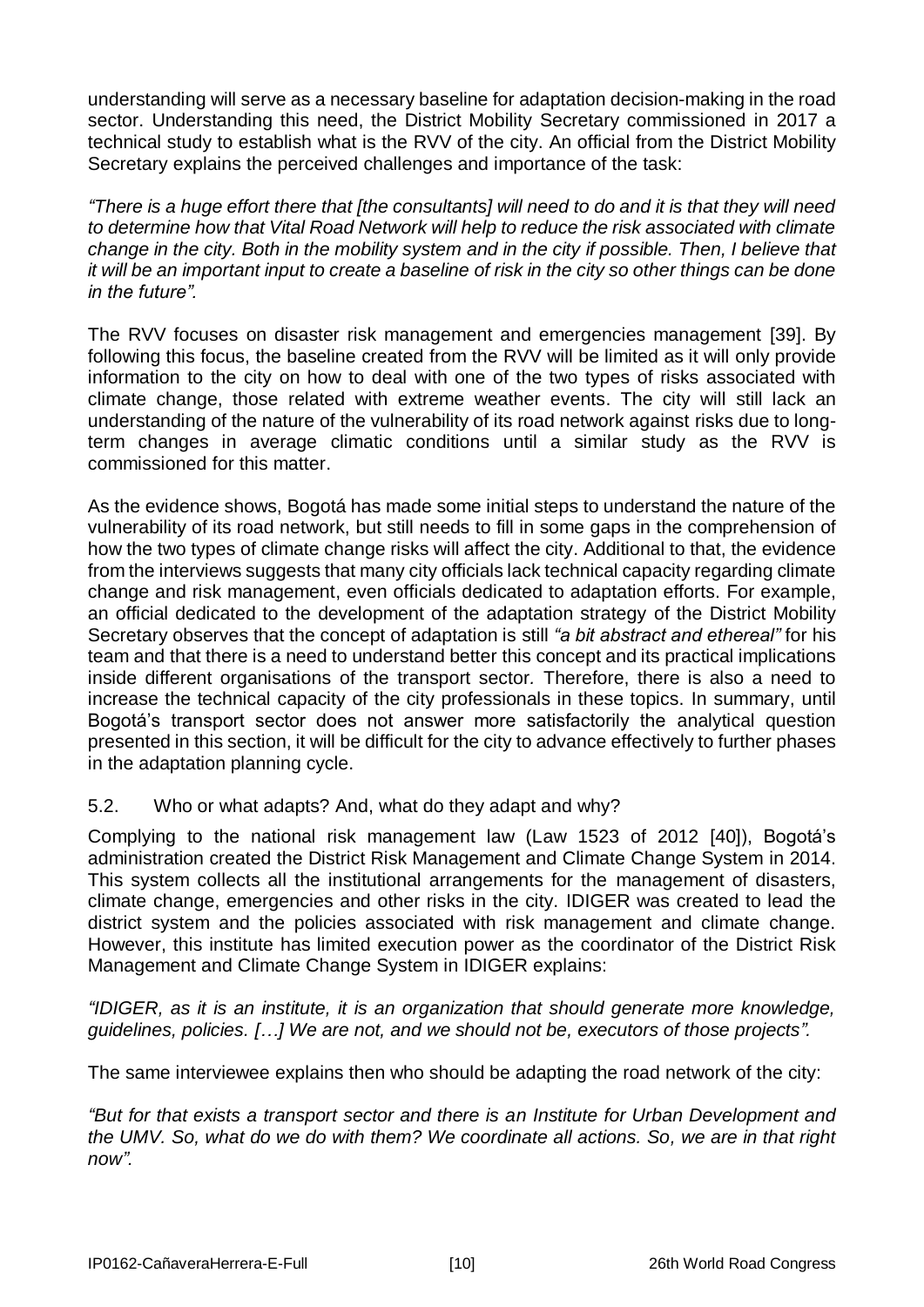In other words, according to the law and institutional arrangements, the transport sector must oversee the adaptation of its road network. As head of the sector, the District Mobility Secretary is in charge of coordinating with IDIGER the development of the adaptation strategy of the transport sector. Adaptation actions should be divided amongst the different organisations in charge of road infrastructure in the city such as IDU and UMV, but this is still not clear as there is no currently available adaptation strategy. The RVV project tries to assign responsibilities to different organisations over disaster risk management and adaptation, but this will not be legally binding until the city creates a decree to adopt the RVV [39]. Additionally, this level of decentralization of responsibilities will prove to be challenging as problems with the coordination of activities could become a barrier to the adaptation process. Therefore, continuous effective leadership from the District Mobility Secretary and IDIGER will be required.

The RVV project has been also used by the District Mobility Secretary as a first attempt to answer the question "what do they adapt and why?". The main objective of this project was to determine which is the most important, or vital, road network in the city in which efforts from the whole transport sector should be focused to guarantee resilience of the city against disasters. This network has been established by the consultancy of the project by selecting the assets that simultaneously guarantee the best mobility in the city under different disaster scenarios modelled by IDIGER that include flooding, landslides, forest fires and earthquakes [39].

As the evidence shows, Bogotá's transport sector presents more advancements in the establishment of responsibilities and in the appreciation of which infrastructure assets require more focus than in understanding the underlying vulnerability of the city's road network. This can be attributed to the fact that the city has well-established adaptation institutional arrangements at the district level and because the RVV project is helping the District Mobility Secretary to determine what is needed to be adapted in its network. However, without having a comprehensive understanding of the nature of the vulnerability and a baseline, it will remain difficult to answer satisfactorily "why" focus should be given to some roads and not others.

### 5.3. How do they adapt?

The District Management and Climate Change Plan for Bogotá D.C. 2015-2050 in its conceptual framework establishes that adaptation can be planned and implemented following different approaches that include ecosystem-based adaptation, community-based adaptation and infrastructure-based adaptation. The District Environment Secretary has decided that the city should follow exclusively an ecosystem-based approach to adaptation. This has resulted in a proposed urban planning in the city's policies focused on ecourbanism and eco-efficiency in which only "green" infrastructure and sustainable urban drainage systems (SUDS) are presented as possible adaptation measures [31,32,41,42]. Following this approach, the RVV consultancy proposes this kind of measures as the main ones to implement in the RVV project [39].

However, this framing is problematic as it effectively generates tunnel vision of the concept of adaptation for professionals in the city. By conceptually limiting adaptation measures to the betterment of drainage systems, green infrastructure and the protection of crucial ecological systems that provide ecological services to the city, an exclusive ecosystembased approach creates the illusion that other elements of the city, for example, other structural elements of the road, do not need to be adapted. This critique is shared by some officials of IDIGER as one explains: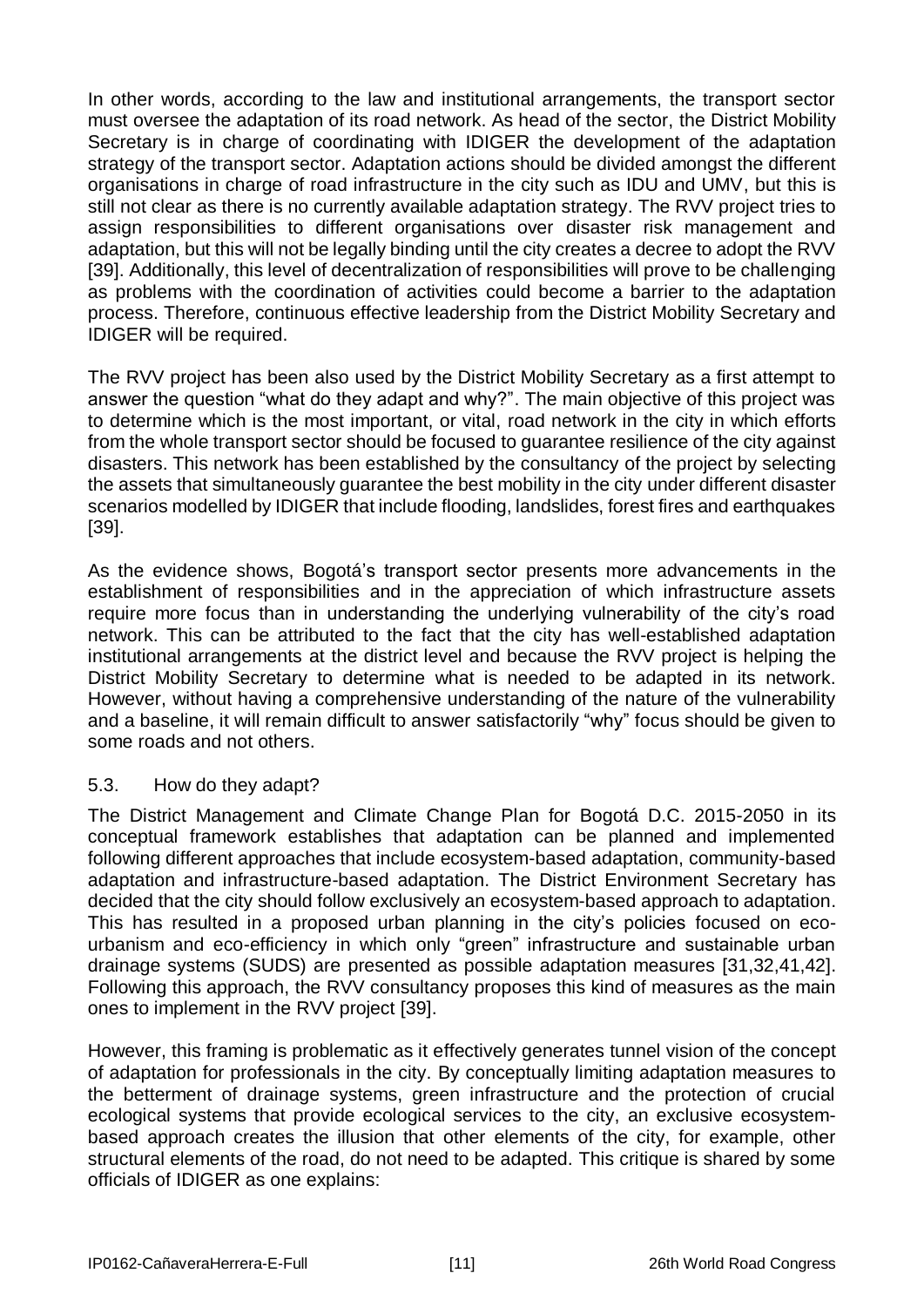*"[Ecosystem-based adaptation] is a vision from the District Environment Secretary, but us in IDIGER, as we are the coordinators of the system, we have discussed enough the necessity of [adaptation] not only being ecosystem-based adaptation, yes? But that we rather should incorporate a vision that is a bit more holistic".* 

Therefore, Bogotá's transport sector should reassess the appropriateness of an ecosystembased approach for future planning. Transport planners could have a look at the other approaches available in the district policies such as infrastructure-based adaptation which could be a better fit for the necessities of the sector and not limit artificially the possible adaptation measures to a handful of them. An infrastructure-based approach is focused in improving the adaptive capacity of infrastructure assets that play a determinant role in economic development, such as transport infrastructure, and considers other adaptation measures such as changes in design processes that include projections of the possible future climate, changes in maintenance operations, changes in road construction standards or changes in other elements of the physical infrastructure like pavements. The different approaches to adaptation are in principle not excluding, so it could be possible to complement the infrastructure-based approach with some of the actions promoted by the ecosystem-based adaptation for better results in the adaptation process.

Additionally, the selection of "green" infrastructure and SUDS is indicative of the scale of adaptation that the city and the transport sector are currently aiming to implement. This kind of measures represent marginal changes to current infrastructure as they are presented in the District Management and Climate Change Plan for Bogotá D.C. 2015-2050 and the RVV project [32,39]. Because of this, they indicate that the city is aiming for a scale of incremental adaptation at the most according to [Table 1.](#page-3-0)

### 5.4. Future steps

The main future steps for the city are the development of an adaptation strategy for its transport sector and the implementation of the first adaptation measures to increase the resilience of the road system of the city as the evidence shows that both steps have not been yet performed. This would move the adaptation planning of the road sector to the third phase of the planning cycle of the EAAC framework. Bogotá's transport sector is already thinking about how to advance in the adaptation planning process. For example, some initial answers to the rest of the analytical questions of the EAAC framework have been generated through the commissioning of the RVV project. The report developed by the consultancy presents, for instance, some calculations of the estimated costs of implementing the RVV project in Bogotá, the possible financial sources, a proposal of indicators for evaluating and monitoring the performance of the RVV and the organisations in charge of its elements, and a draft of the decree the city should approve so the RVV can be implemented. If implemented, the RVV has the potential to be an important initial benchmark for adaptation planning in the transport sector of Bogotá, but it must be considered that its scope is limited to only dealing with risks associated with extreme weather events.

In order to develop further its adaptation strategy, Bogotá's transport sector can use the lessons and products from the RVV as a baseline, as some interviewees indicated, and complement this initial knowledge with similar studies that are aimed to understand how to incorporate other elements of adaptation planning such as dealing with risks associated with the long-term change in average climatic conditions. The District Mobility Secretary and agencies from other cities could use the EAAC framework and the answers to the analytical questions presented in [Table 2](#page-5-0) as guidelines to develop further their adaptation planning processes and strategies. As shown by the findings presented in Section [5,](#page-8-0) the framework gives transport planners an opportunity to understand where they are at the present and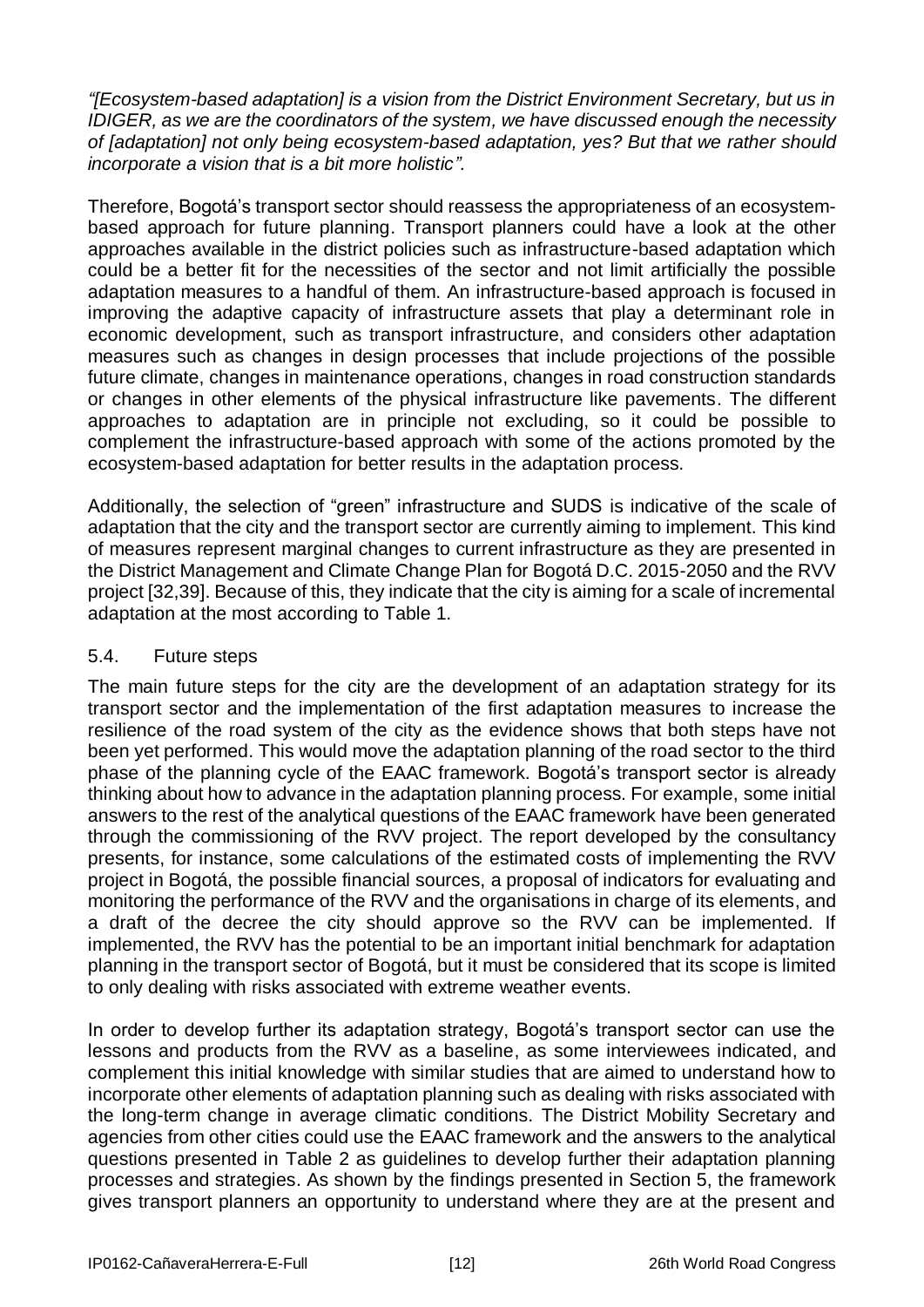where they should be moving next in the planning process. Additionally, trying to answer the analytical questions that complement the EAAC framework gives transport planners the chance to understand what their resource needs are (i.e. information, policy support, financial resources, technology, etc.) to achieve effective adaptation planning of their road networks.

## **6. CONCLUSIONS**

This paper has presented a framework called the Expanded Adaptation Action Cycles (EAAC) that further develops the AAC concept presented by Park et al. and aims to support insight into the decision-making processes and the associated resource needs (i.e. information, policy support, financial resources, technology, etc.) of adaptation planning. The paper has demonstrated its utility for urban transport planners, seeking to solve the current need for guidelines to start or continue the adaptation of road infrastructure systems to climate change in their cities.

The EAAC framework is useful as it helps to structure adaptation planning, which is becoming increasingly important, yet organisations find it challenging to meaningfully engage in action. The framework can, first, provide the ability to understand the relative position of a city's approach to adaptation planning within a wider spectrum of possibilities, and second, it can provide insight into future possible planning interventions, their possible impact and the necessary steps to follow in the planning process. The usefulness of the framework has been demonstrated with the analysis of a case study of the transport sector of Bogotá, Colombia. First, the analysis shows that Bogotá's transport sector is currently in between the "Problem structuring and establishing of the arena" and the "Developing the adaptation agenda, vision and pathway" phases of the EAAC framework. By looking at how Bogotá's transport sector has been responding to the first analytical questions of the framework, it is clear that the city has a need to understand better the vulnerability of its road network. But the city has made some progress in giving some initial answers to the questions of who and what needs to adapt and how to adapt mainly through the establishment of the city's Vital Road Network. Additionally, the analysis also provides some insight into possible barriers to the adaptation process, such as the lack in technical capacity from some of the staff of the city regarding adaptation or the selection of ecosystem-based adaptation as the only approach followed by the city. A deeper analysis of these barriers can be performed following other analytical frameworks as the one presented by Lehmann et al. [3]. Second, it is clear that the next steps for Bogotá's transport sector are to develop its adaptation strategy and implement the first adaptation measures. The city has already proposed "green" infrastructure and SUDS as the main adaptation measures to implement in the future suggesting that the city is aiming for a scale of incremental adaptation at the most. In order to continue the planning process into the next steps, Bogotá's transport sector should try to answer the rest of the analytical questions of the EAAC framework and use those answers as a guide for the future. By answering the questions, transport planners will be able to understand the different possible future interventions at hand and the resources needed to implement them.

Finally, the analysis presented in this paper could be used as an example by other urban transport agencies that may want to perform similar analyses with the EAAC framework of their own adaptation planning processes. Its capacity to analyse both the current state of adaptation planning and to provide insight into future steps make it a valuable resource not only for urban transport planners but possibly for decision-makers in other sectors facing the challenge of climate change.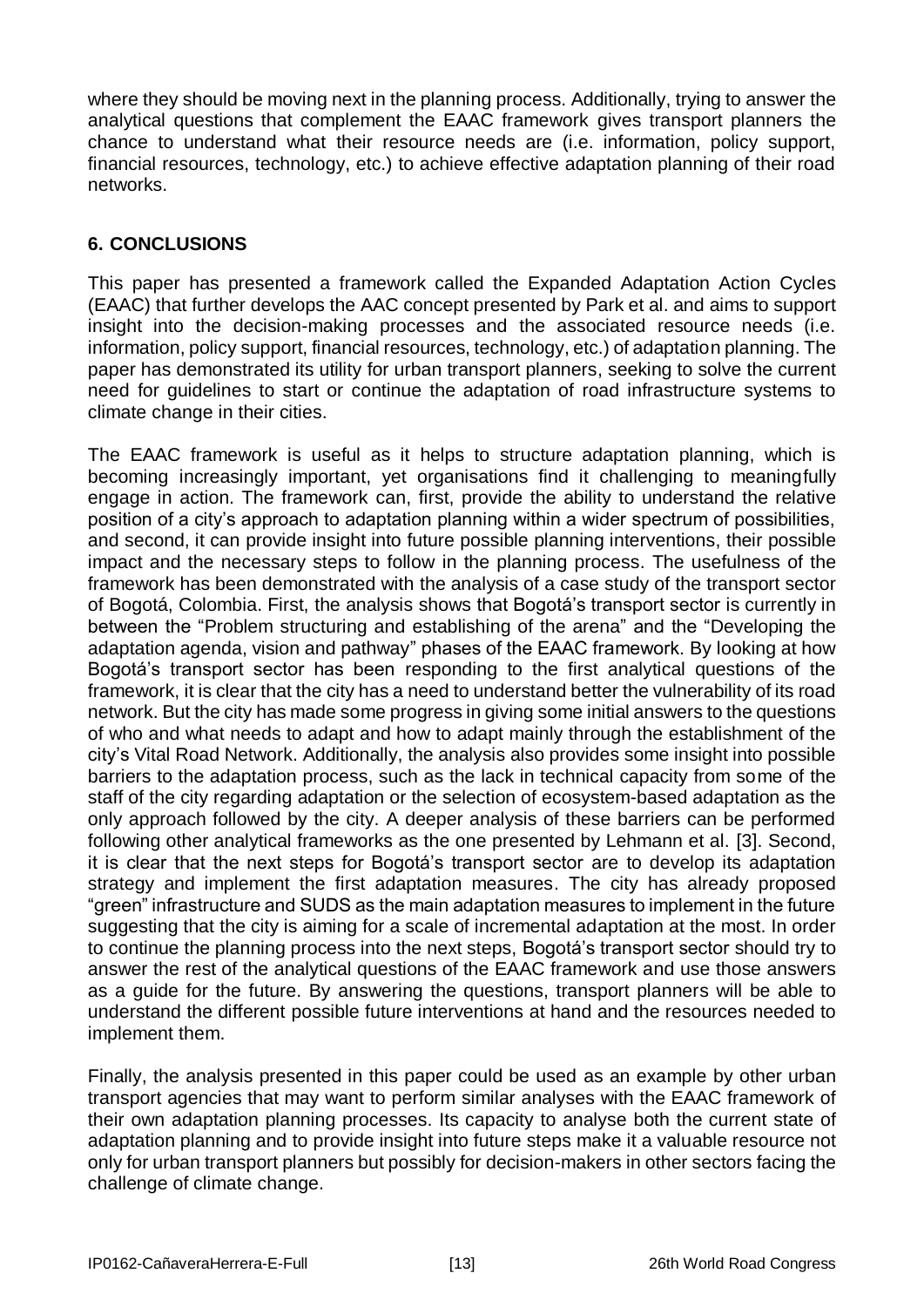## **REFERENCES**

- 1. J.G. Carter, G. Cavan, A. Connelly, S. Guy, J. Handley, A. Kazmierczak, Climate change and the city: Building capacity for urban adaptation, Prog. Plann. 95 (2015) 1– 66. doi:10.1016/j.progress.2013.08.001.
- 2. T.K. Dhar, L. Khirfan, Climate change adaptation in the urban planning and design research: missing links and research agenda, J. Environ. Plan. Manag. 60 (2017) 602–627. doi:10.1080/09640568.2016.1178107.
- 3. P. Lehmann, M. Brenck, O. Gebhardt, S. Schaller, E. Süßbauer, Barriers and opportunities for urban adaptation planning: analytical framework and evidence from cities in Latin America and Germany, Mitig. Adapt. Strateg. Glob. Chang. 20 (2015) 75–97. doi:10.1007/s11027-013-9480-0.
- 4. J.C.R. Hunt, Y.D. Aktas, A. Mahalov, M. Moustaoui, F. Salamanca, M. Georgescu, Climate change and growing megacities: hazards and vulnerability, Proc. Inst. Civ. Eng. - Eng. Sustain. (2017) 1–13. doi:10.1680/jensu.16.00068.
- 5. IPCC, Summary for Policymakers. In: Global warming of 1.5°C. An IPCC Special Report on the impacts of global warming of 1.5°C above pre-industrial levels and related global greenhouse gas emission pathways, in the context of strengthening the global response to, World Meteorological Organization, Geneva, Switzerland, 2018.
- 6. B.L. Preston, R.M. Westaway, E.J. Yuen, Climate adaptation planning in practice: An evaluation of adaptation plans from three developed nations, 2011. doi:10.1007/s11027-010-9270-x.
- 7. H.M. Füssel, Adaptation planning for climate change: Concepts, assessment approaches, and key lessons, Sustain. Sci. 2 (2007) 265–275. doi:10.1007/s11625- 007-0032-y.
- 8. U. Eichhorst, Adapting Urban Transport to Climate Change, Module 5f, Sustainable Transport: A Sourcebook for Policy-makers in Developing Cities, Div. 44. Water, Energy, Transp. (2009) 62.
- 9. IPCC, Climate Change 2014: Summary for Policymakers, Clim. Chang. 2014 Impacts, Adapt. Vulnerability - Contrib. Work. Gr. II to Fifth Assess. Rep. (2014) 1–32. doi:10.1016/j.renene.2009.11.012.
- 10. H. McGray, A. Hammill, R. Bradley, E.L.F. Schipper, J.-E. Parry, Weathering the Storm. Options for Framing Adaptation and Development, 2007. doi:1-57.
- 11. S.E. Park, N.A. Marshall, E. Jakku, A.M. Dowd, S.M. Howden, E. Mendham, A. Fleming, Informing adaptation responses to climate change through theories of transformation, Glob. Environ. Chang. 22 (2012) 115–126. doi:10.1016/j.gloenvcha.2011.10.003.
- 12. R.M. Wise, I. Fazey, M. Stafford Smith, S.E. Park, H.C. Eakin, E.R.M. Archer Van Garderen, B. Campbell, Reconceptualising adaptation to climate change as part of pathways of change and response, Glob. Environ. Chang. 28 (2014) 325–336. doi:10.1016/j.gloenvcha.2013.12.002.
- 13. W.N. Adger, J. Barnett, Four reasons for concern about adaptation to climate change, Environ. Plan. A. 41 (2009) 2800–2805. doi:10.1068/a42244.
- 14. World Road Association, International Climate Change Adaptation Framework for Road Infrastructure, 2015.
- 15. FHWA, Adaptation Framework Resilience Sustainability Environment FHWA, (2017).

https://www.fhwa.dot.gov/environment/sustainability/resilience/adaptation\_framewor k/ (accessed July 12, 2017).

- 16. G. Filosa, A. Oster, International Practices on Climate Adaptation in Transportation: Findings from a Virtual Review, (2015) 1–48.
- 17. T.J. Wilbanks, National Academies Press (U.S.), T.J. Wilbanks, Adapting to the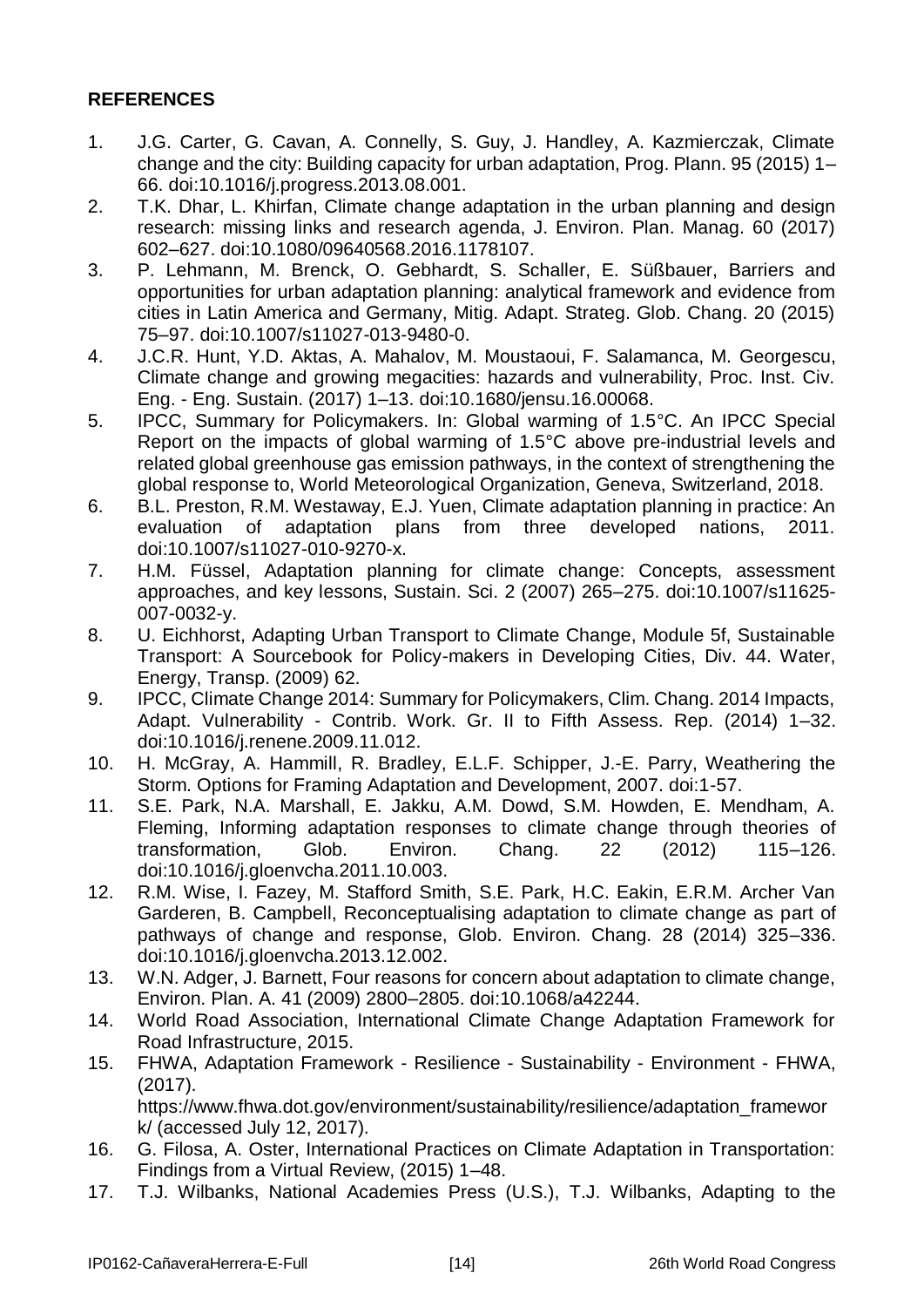impacts of climate change, 2010.

- 18. MinTransporte, DNP, MinAmbiente, ANI, INVIAS, NGRD, IDEAM, PLAN VÍAS-CC : vías compatibles con el clima, (2014). http://www.minambiente.gov.co/images/cambioclimatico/pdf/Plan\_nacional\_de\_adap tacion/Plan\_Vías-CC\_Vías\_Compatibles\_con\_el\_Clima.pdf.
- 19. M. Auerbach, C. Herrmann, Adaptation of the road infrastructure to climate change, Transp. Res. Arena. (2014).
- 20. W. Rattanachot, Y. Wang, D. Chong, S. Suwansawas, Adaptation strategies of transport infrastructures to global climate change, Transp. Policy. 41 (2015) 159–166. doi:10.1016/j.tranpol.2015.03.001.
- 21. Ministerio de Transporte, Guía de Cambio Climático para la Movilidad Urbana, 2016.
- 22. E.J.L. Chappin, T. van der Lei, Adaptation of interconnected infrastructures to climate change: A socio-technical systems perspective, Util. Policy. 31 (2014) 10–17. doi:10.1016/j.jup.2014.07.003.
- 23. S. Amoaning-Yankson, A. Amekudzi-Kennedy, Transportation System Resilience Opportunities to Expand from Principally Technical to Sociotechnical Approaches, Transp. Res. Rec. J. Transp. Res. Board. (2017) 28–36.
- 24. M. Pelling, K. O'Brien, D. Matyas, Adaptation and transformation, Clim. Change. 133 (2015) 113–127. doi:10.1007/s10584-014-1303-0.
- 25. L. Rickards, S.M. Howden, Transformational adaptation: Agriculture and climate change, Crop Pasture Sci. 63 (2012) 240–250. doi:10.1071/CP11172.
- 26. R.W. Kates, W.R. Travis, T.J. Wilbanks, Transformational adaptation when incremental adaptations to climate change are insufficient, Proc. Natl. Acad. Sci. 109 (2012) 7156–7161. doi:10.1073/pnas.1115521109.
- 27. A. Revi, D. Satterthwaite, F. Aragón-Durand, J. Corfee-Morlot, R.B.R. Kiunsi, M. Pelling, D. Roberts, W. Solecki, S.P. Gajjar, A. Sverdlik, Towards transformative adaptation in cities: The IPCC's Fifth Assessment, Environ. Urban. 26 (2014) 11–28. doi:10.1177/0956247814523539.
- 28. M. Sherman, L. Berrang-Ford, S. Lwasa, J. Ford, D.B. Namanya, A. Llanos-Cuentas, M. Maillet, S. Harper, R. Ihacc, Drawing the line between adaptation and development: a systematic literature review of planned adaptation in developing countries, Wiley Interdiscip. Rev. Clim. Chang. 7 (2016) 707–726. doi:10.1002/wcc.416.
- 29. S.C. Moser, J.A. Ekstrom, A framework to diagnose barriers to climate change adaptation, Proc. Natl. Acad. Sci. 107 (2010) 22026–22031. doi:10.1073/pnas.1007887107.
- 30. B. Biagini, R. Bierbaum, M. Stults, S. Dobardzic, S.M. McNeeley, A typology of adaptation actions: A global look at climate adaptation actions financed through the Global Environment Facility, Glob. Environ. Chang. 25 (2014) 97–108. doi:10.1016/j.gloenvcha.2014.01.003.
- 31. Alcaldía Mayor de Bogotá, Secretaría Distrital de Planeación, Diagnóstico Revisión del Plan de Ordenamiento Territorial, (2017) 173. http://www.sdp.gov.co/sites/default/files/201708\_resumendiagnosticopot\_v3.0.pdf.
- 32. Secretaría Distrital de Ambiente, IDIGER, Plan Distrital de Gestión de Riesgos y Cambio Climático para Bogotá D.C., 2015-2050, Bogotá, 2015. http://www.ambientebogota.gov.co/web/sda/577.
- 33. Secretaría General de la Alcaldía Mayor de Bogotá D.C., Estructura General del Distrito Capital, Bogota.Gov.Co. (2012). http://www.bogota.gov.co/gobierno/estructura-general-del-distrito-capital (accessed November 13, 2018).
- 34. IDEAM, PNUD, MADS, DNP, CANCILLERÍA, Análisis de vulnerabilidad y riesgo por cambio climático en Colombia. Tercera Comunicación Nacional de Cambio Climático, Bogotá D.C., 2017.